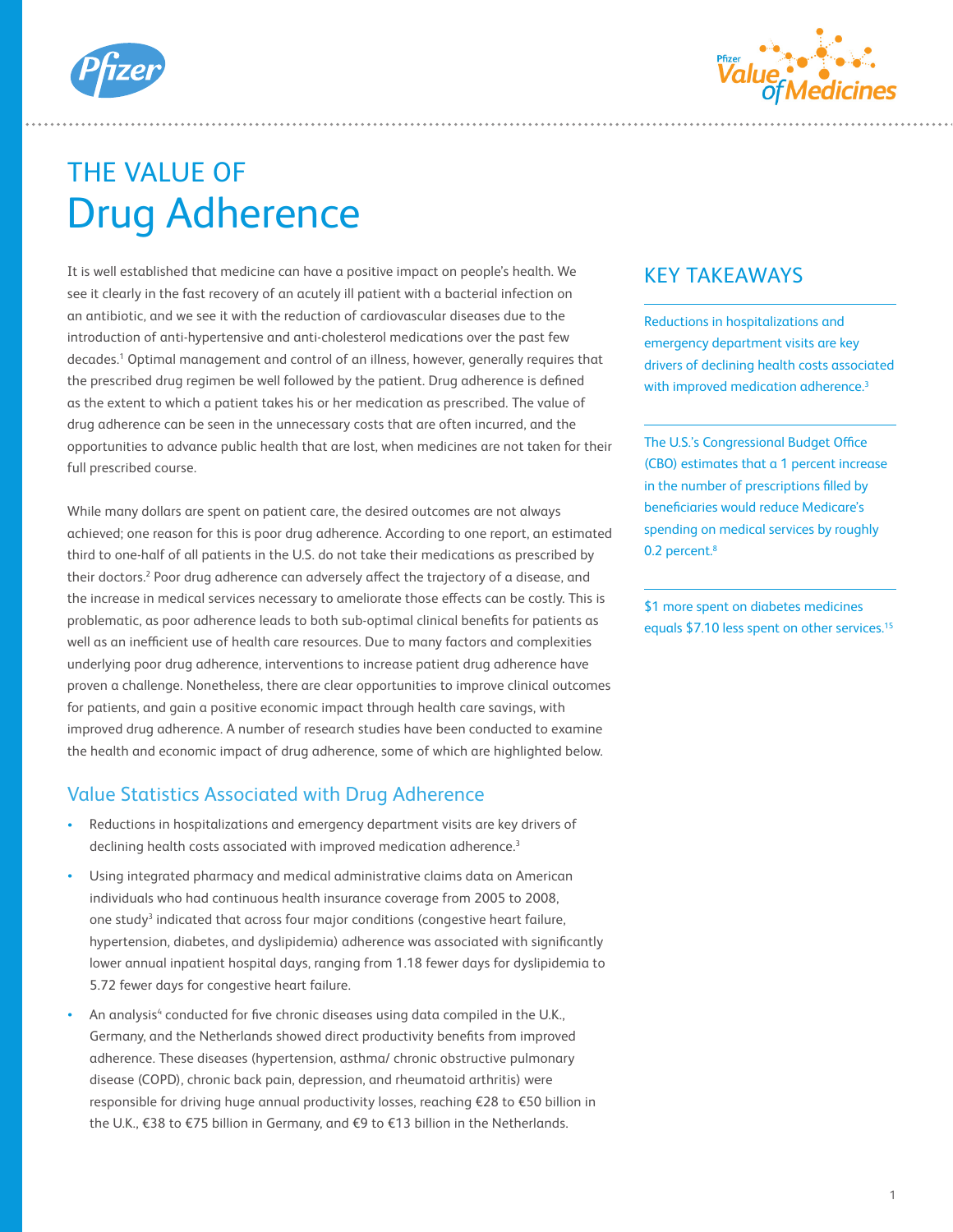



- In the U.S., the link between use of prescription medicines and spending on other health care services has been acknowledged by the U.S.'s nonpartisan Congressional Budget Office (CBO). In 2012, the CBO announced a change to its scoring methodology to reflect savings in medical spending associated with policies that increased use of medicines in Medicare.<sup>5</sup> The CBO estimates that a 1 percent increase in the number of prescriptions filled by beneficiaries would cause Medicare's spending on medical services to fall by roughly one-fifth of 1 percent.<sup>6</sup>
- Payers recognize the cost-offset value of drug adherence as more plans implement a variety of adherence management strategies. According to a recent survey of over 102 U.S. health plans representing over 106 million lives, approximately 70 percent of plans consider adherence management among their most valuable services.7

### Social Health and Potential Economic Impact on Specific Diseases

- **High Blood Pressure:** Using population life tables and causeof-death statistics from the U.S.'s National Center for Health Statistics (NCHS), one study<sup>8</sup> translated these risks into changes in life expectancy and found that if all patients with stage 1 or 2 hypertension who reported being untreated had been treated in accordance with clinical guidelines, and if all treated patients achieved normal blood pressure, an additional 89,000 fewer premature deaths from major cardiovascular disease would have occurred in 2001.
- **High Cholesterol:** Using combined population and clinical data, one study<sup>9</sup> calculated anti-cholesterol (statin) drug therapy's social value to consumers for the period of 1987 to 2008. Survey data from the National Health and Nutrition Examination Study (NHANES) (a repeated survey of the health status of the U.S. civilian, noninstitutionalized population) suggested that statin therapy reduced low-density lipoprotein by roughly 19 percent, which translated into roughly 40,000 fewer deaths, 60,000 fewer heart attacks, and 22,000 fewer strokes in 2008.
- **Heart Failure:** Using a simulation model that quantified the impact of Part D on adherence and medical expenditures for Medicare beneficiaries, a recent study<sup>10</sup> published in the American Journal of Managed Care, showed that improved

adherence to medication following the expansion of drug coverage under Medicare Part D in the U.S. led to nearly \$2.6 billion in savings to medical expenditures annually among beneficiaries with congestive heart failure. The study, also found that improving adherence to recommended levels could save Medicare another \$1.9 billion annually, leading to \$22.4 billion over 10 years.

- **Diabetes:** A study conducted in 201211 using data extracted from a large US managed-care company that provides pharmacy management services to a range of clients including employers and health plans, found that improved adherence to diabetes medications was associated with 13 percent lower odds of subsequent hospitalizations or emergency department visits. Based on these and other effects, the study authors projected that improved adherence to diabetes medication could avert 699,000 emergency department visits and 341,000 hospitalizations annually, for a saving of \$4.7 billion.
- **Osteoporosis:** Adherence to osteoporosis medicines have been shown to greatly reduce medical costs, especially hospitalization and long-term care costs. A study<sup>12</sup> conducted in 2007 used a validated model of osteoporosis, populated with epidemiologic and cost data to estimate the total number of incident fractures and associated costs for the U.S. population 50 years of age and above from 2005 through 2025. By 2025, annual fractures and costs were projected to grow by 50 percent and will surpass 3 million and \$25 billion, respectively. Using data collected from 45 employers and 100 health plans in the continental U.S. from two claims databases during a fiveyear period (1999–2003) another study<sup>13</sup> found that patients who were refill compliant and persistent showed 20–45% relative-risk reductions in fractures.
- **Rheumatoid Arthritis:** Researchers at the *Integrated Benefits Institute* found that a decrease in rheumatoid arthritis medicines led to increased incidence and longer duration of short-term disability leave. Researchers estimated that when workers with arthritis take their medication as directed, their lost productivity drops by 26 percent.<sup>14</sup>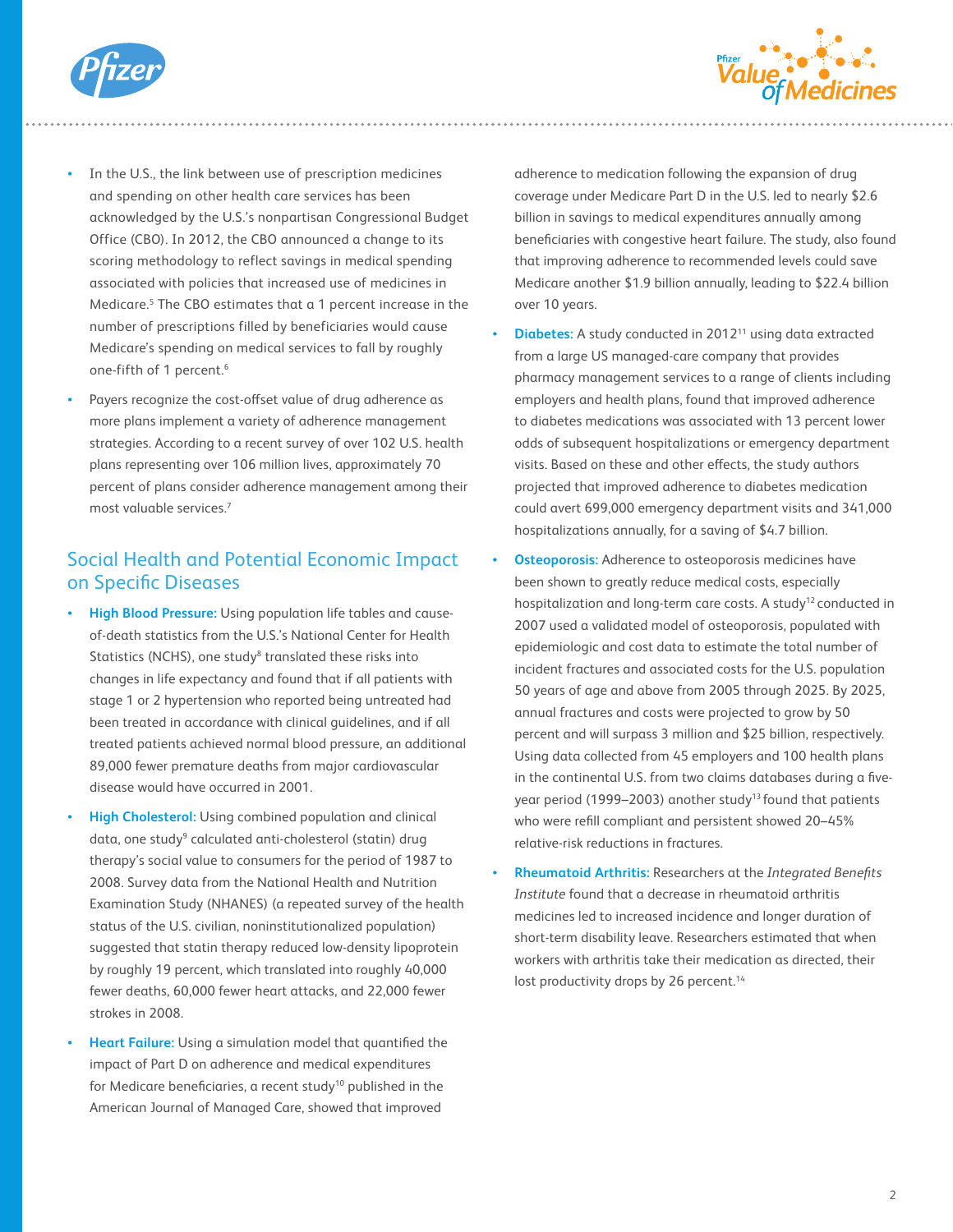





**Patient Adherence Rates by Chronic Conditions**

Adapted from: BA Briesacher et al. (2008). Comparison of Drug Adherence Rates Among Patients with Seven Di£erent Medical Conditions. *Pharmacotherapy* 28(4):437-43

**Conditions** 



Adapted from: M. Sokol et al., (2005)"Impact of Medication Adherence on Hospitalization Risk and Healthcare Cost," Journal of Medical Care 43 (6). Notes: Adherence is the extent to which patients take medicines as prescribed, in terms of dose and duration. Return on Investment estimates reflect spending attributable to the condition listed.